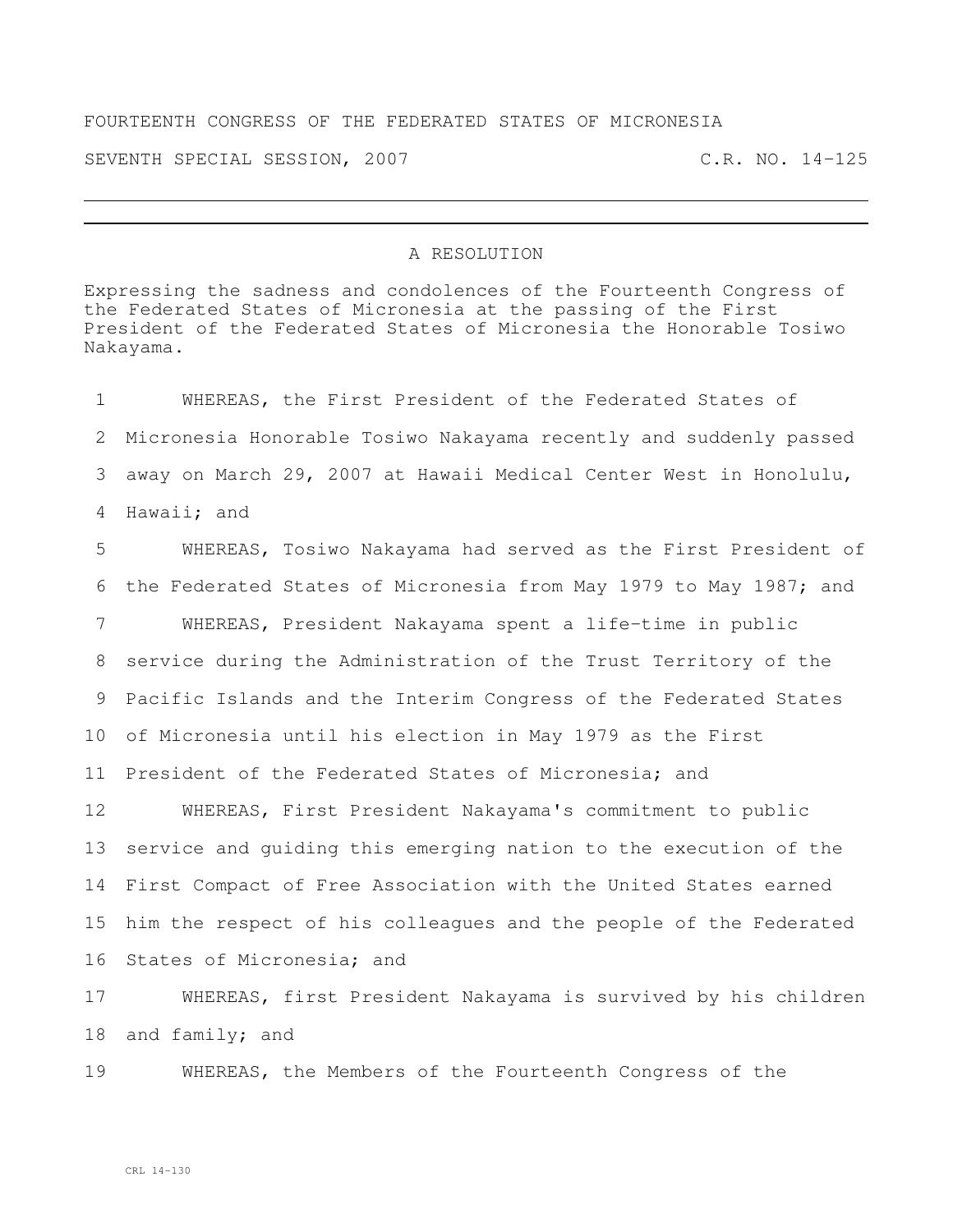C.R. NO. 14-125

 Federated States of Micronesia join the family and friends of the First President Nakayama in mourning his passing; now, therefore, BE IT RESOLVED that the Fourteenth Congress of the Federated States of Micronesia, Seventh Special Session, 2007, wishes to express to the family, friends and colleagues of First President Tosiwo Nakayama its sadness and condolence at his passing; BE IT FURTHER RESOLVED that certified copies of this resolution be transmitted to First President Nakayama's children, the President of the Federated States of Micronesia, and to the Governors of each State.